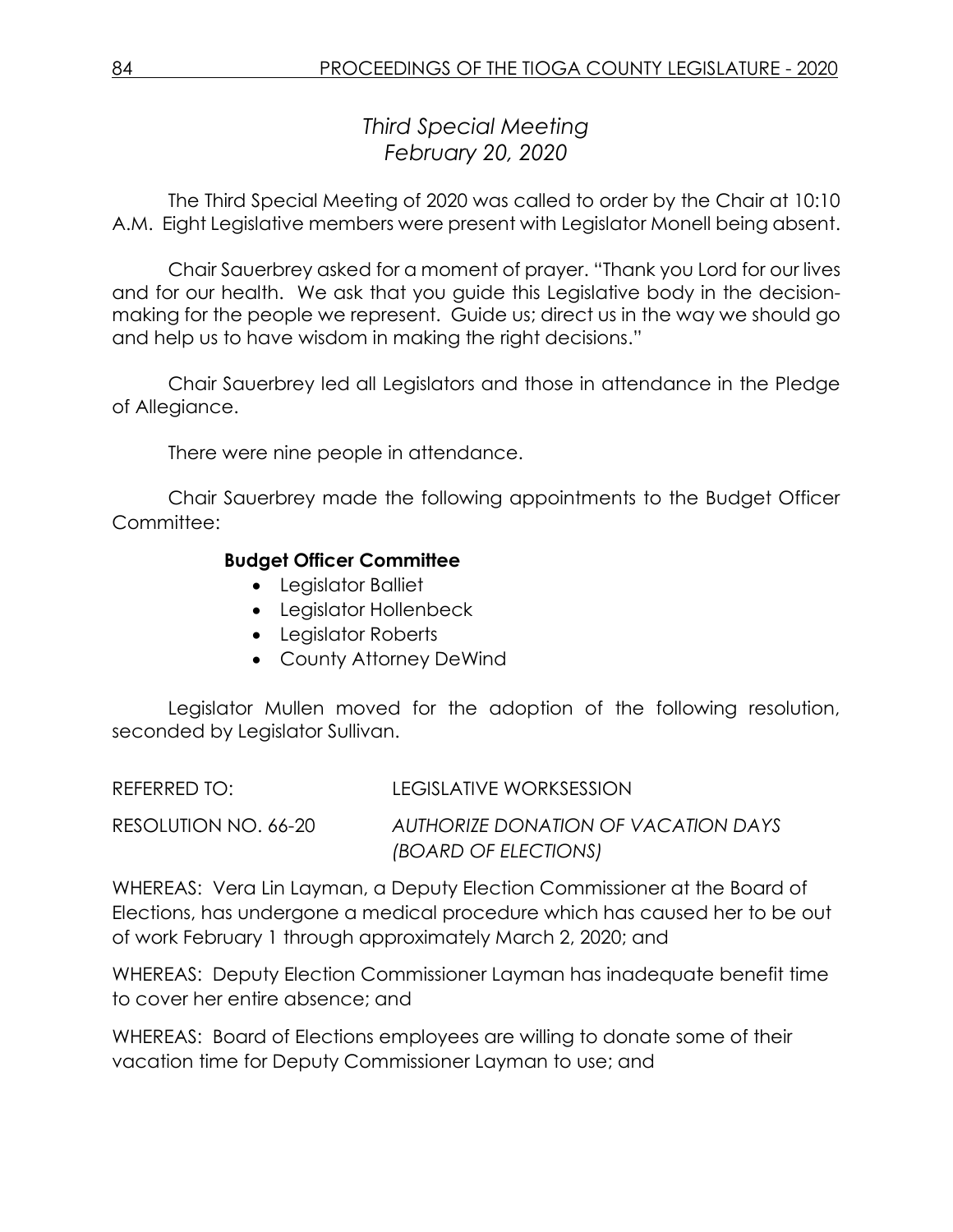WHEREAS: The County believes it is important and appropriate to support Deputy Election Commissioner Layman during this time; therefore be it

RESOLVED: That Deputy Election Commissioner Layman shall be required to liquidate all her accrued vacation time, which will be exhausted as of February 7, but then shall have access to vacation days donated by Board of Elections employees for some remaining portion of her absence from February 10, 2020 through approximately March 2, 2020; and be it further

RESOLVED: That in the event Deputy Election Commissioner Layman returns to work earlier than March 2, 2020, access to donated vacation days will end as of the date of her return.

ROLL CALL VOTE

Yes – Legislators Mullen, Sauerbrey, Roberts, Standinger, Sullivan, Weston, Balliet, and Hollenbeck

No – None.

Absent – Legislator Monell.

RESOLUTION ADOPTED.

Legislator Mullen moved for the adoption of the following resolution, seconded by Legislator Hollenbeck.

| REFERRED TO:         | LEGISLATIVE WORKSESSION                                                                      |
|----------------------|----------------------------------------------------------------------------------------------|
| RESOLUTION NO. 67-20 | APPROVE SALARY ABOVE HIRING BASE FOR<br><b>CORRECTION OFFICER</b><br><b>SHERIFF'S OFFICE</b> |

WHEREAS: Tioga County resolution 211-99 requires Legislative approval for any appointments made above an established base salary amount; and

WHEREAS: The Tioga County Sheriff's Office has a need to backfill a vacant fulltime Correction Officer position; and

WHEREAS: Anthony Ormsby, a transfer candidate with over 18 years of Correction Officer experience, applied and was found both eligible and willing to accept a transfer from St. Lawrence County to the Correction Officer vacancy in Tioga County; and